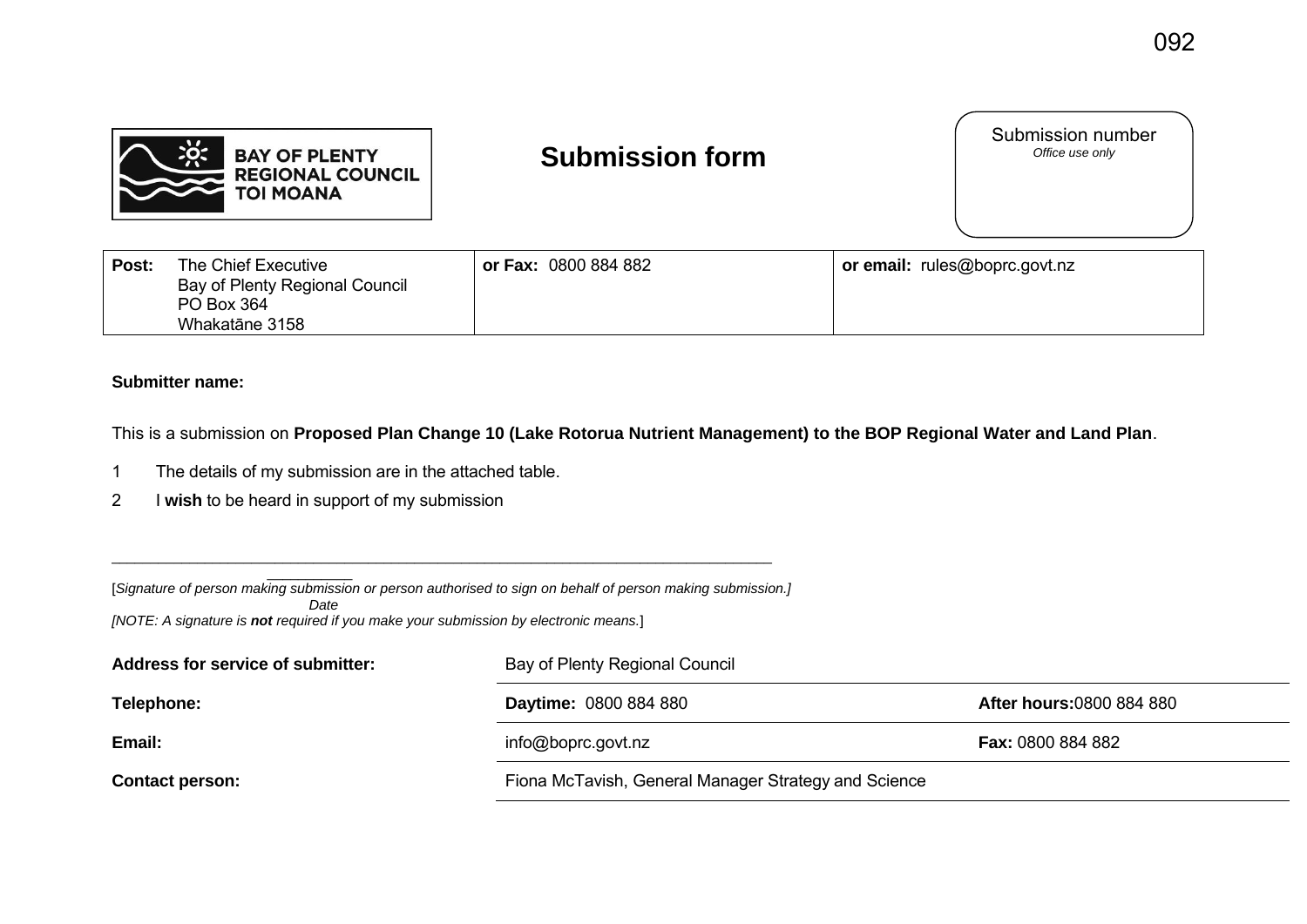## **SUBMISSION POINTS:**

| Page no. | <b>Reference</b><br>(e.g. Policy, rule,<br>method or objective<br>number) | Support/oppose            | <b>Decision sought</b><br>Say what changes to the plan you would like                                                                                                                  | <b>Give reasons</b>                                                                                                                                                                                                                                                                                                                                                                                                                                                                                                                                                                                                         |
|----------|---------------------------------------------------------------------------|---------------------------|----------------------------------------------------------------------------------------------------------------------------------------------------------------------------------------|-----------------------------------------------------------------------------------------------------------------------------------------------------------------------------------------------------------------------------------------------------------------------------------------------------------------------------------------------------------------------------------------------------------------------------------------------------------------------------------------------------------------------------------------------------------------------------------------------------------------------------|
| 13 & 14  | Rules LR R4, LR R5<br>and LR R6                                           | Support with<br>amendment | Replace '[date of notification]' references with 29 February 2016.                                                                                                                     | The text '[date of notification]' needs<br>to be updated to include actual date<br>of notification.                                                                                                                                                                                                                                                                                                                                                                                                                                                                                                                         |
| 14       | Rule LR R7                                                                | Support with<br>amendment | Add condition c)<br>There is no increase in effective area or nitrogen inputs from 29<br>February 2016 that may contribute to an increase in nitrogen loss onto,<br>into or from land. | This condition aligns with the<br>conditions in other permitted<br>activities in Plan Change 10, (see<br>Rules LR R1(a), Rule LR R4(c), LR<br>R5(a), LR R6(b)) and should have been<br>carried through to Rule LR R7.<br>Through oversight it was omitted in<br>the notified version of the Plan<br>Change.<br>The intent of Rule LR R7 was to allow<br>higher nitrogen loss land uses to<br>move to lower nitrogen loss land uses<br>without requiring consent.<br>This intent is substantiated in the<br>Section 32 report stating LR R7 has<br>the "added benefit that landowners<br>opt to change their land management |